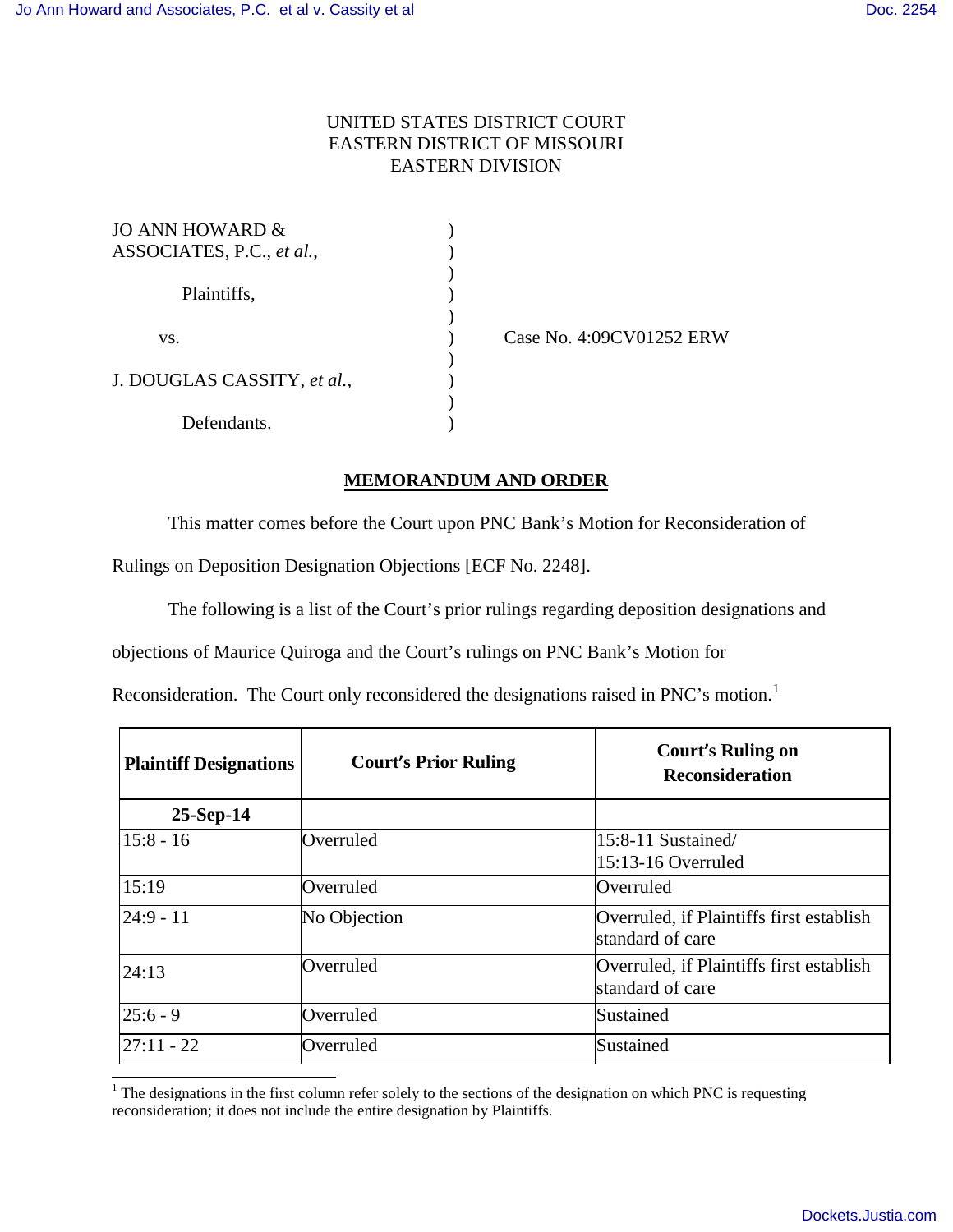| $27:23 - 28:3$    | Overruled | Sustained                                 |
|-------------------|-----------|-------------------------------------------|
| 28:6              | Overruled | Sustained                                 |
| $36:3 - 12$       | Overruled | Sustained                                 |
| 36:14             | Overruled | Sustained                                 |
| $40:20 - 22$      | Overruled | Sustained                                 |
| 40:24             | Overruled | Sustained                                 |
| $42:8 - 11$       | Overruled | Sustained                                 |
| 42:13             | Overruled | Sustained                                 |
| $51:14 - 17$      | Overruled | Overruled                                 |
| $51:19 - 23$      | Overruled | Overruled                                 |
| 51:25             | Overruled | Overruled                                 |
| $52:16 - 19$      | Overruled | Sustained                                 |
| $56:3 - 56:6$     | Overruled | Sustained                                 |
| $56:8 - 12$       | Overruled | Sustained                                 |
| $101:22 - 101:25$ | Overruled | Sustained                                 |
| $102:20 - 22$     | Overruled | Sustained                                 |
| $137:20 - 23$     | Overruled | Overruled                                 |
| 138:2             | Overruled | Overruled                                 |
| $145:20 - 145:22$ | Overruled | Overruled                                 |
| 145:25-146:3      | Overruled | Overruled                                 |
| 146:5             | Overruled | Overruled                                 |
| $165:2 - 5$       | Overruled | Sustained                                 |
| $171:20 - 171:22$ | Overruled | Sustained                                 |
| $173:20 - 173:22$ | Overruled | Sustained                                 |
| $187:3 - 5$       | Overruled | Sustained                                 |
| 187:7             | Overruled | Sustained                                 |
| $196:13 - 15$     | Overruled | Overruled                                 |
| 196:17            | Overruled | Overruled                                 |
| $200:1 - 15$      | Overruled | 200:1-11 Sustained/200:12-15<br>Overruled |
| $203:19 - 21$     | Overruled | Overruled                                 |
| 203:23            | Overruled | Overruled                                 |
| $204:5 - 8$       | Overruled | Overruled                                 |
| 204:10            | Overruled | Overruled                                 |